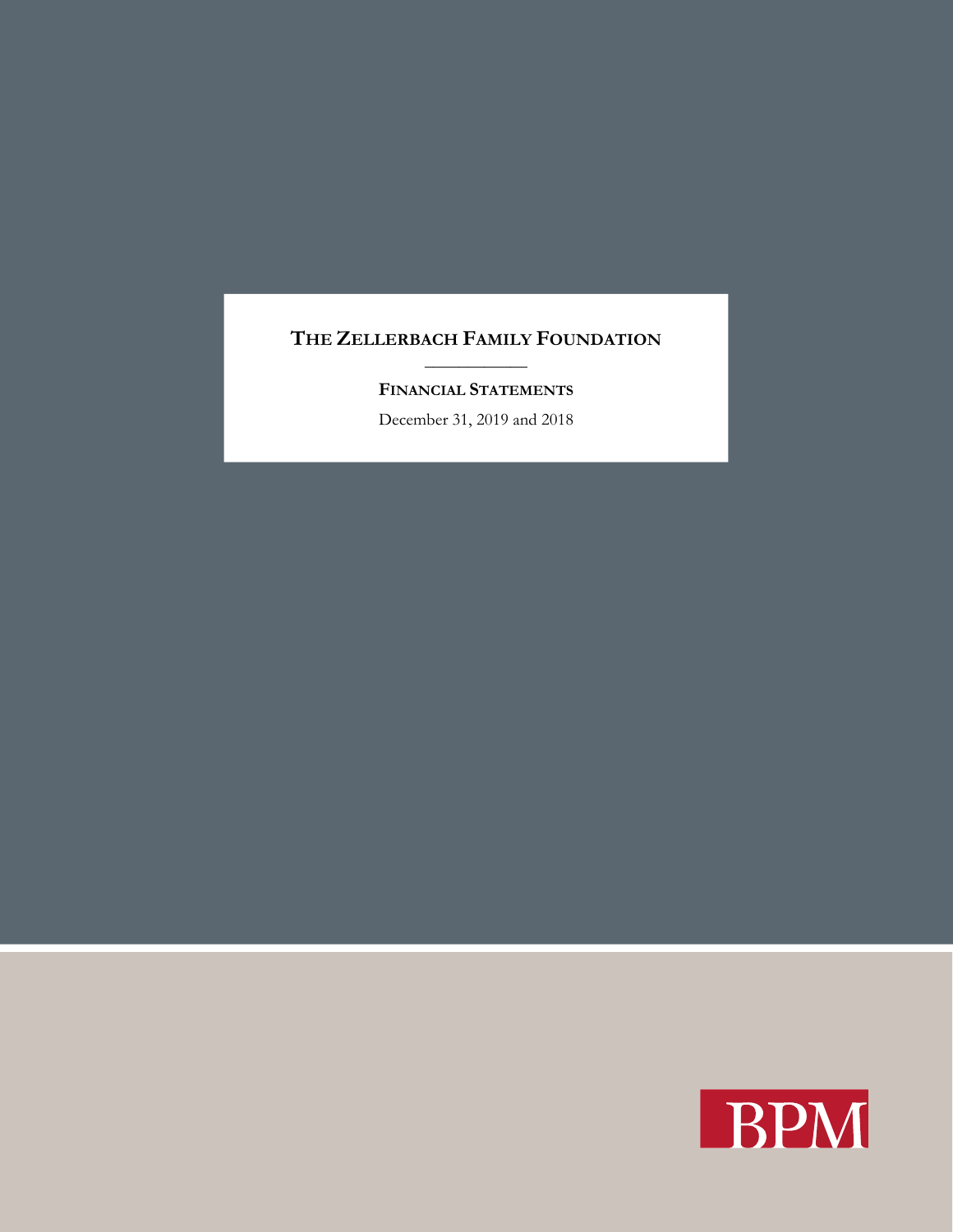## **THE ZELLERBACH FAMILY FOUNDATION**  $\frac{1}{2}$

# **T ABLE OF C ONTENTS**

|                                                    | Page(s)        |
|----------------------------------------------------|----------------|
| <b>Independent Auditors' Report</b>                | $\mathbf{1}$   |
| <b>Statements of Financial Position</b>            | 2              |
| Statements of Activities and Changes in Net Assets | 3              |
| <b>Statements of Cash Flows</b>                    | $\overline{4}$ |
| Notes to Financial Statements                      | $5 - 15$       |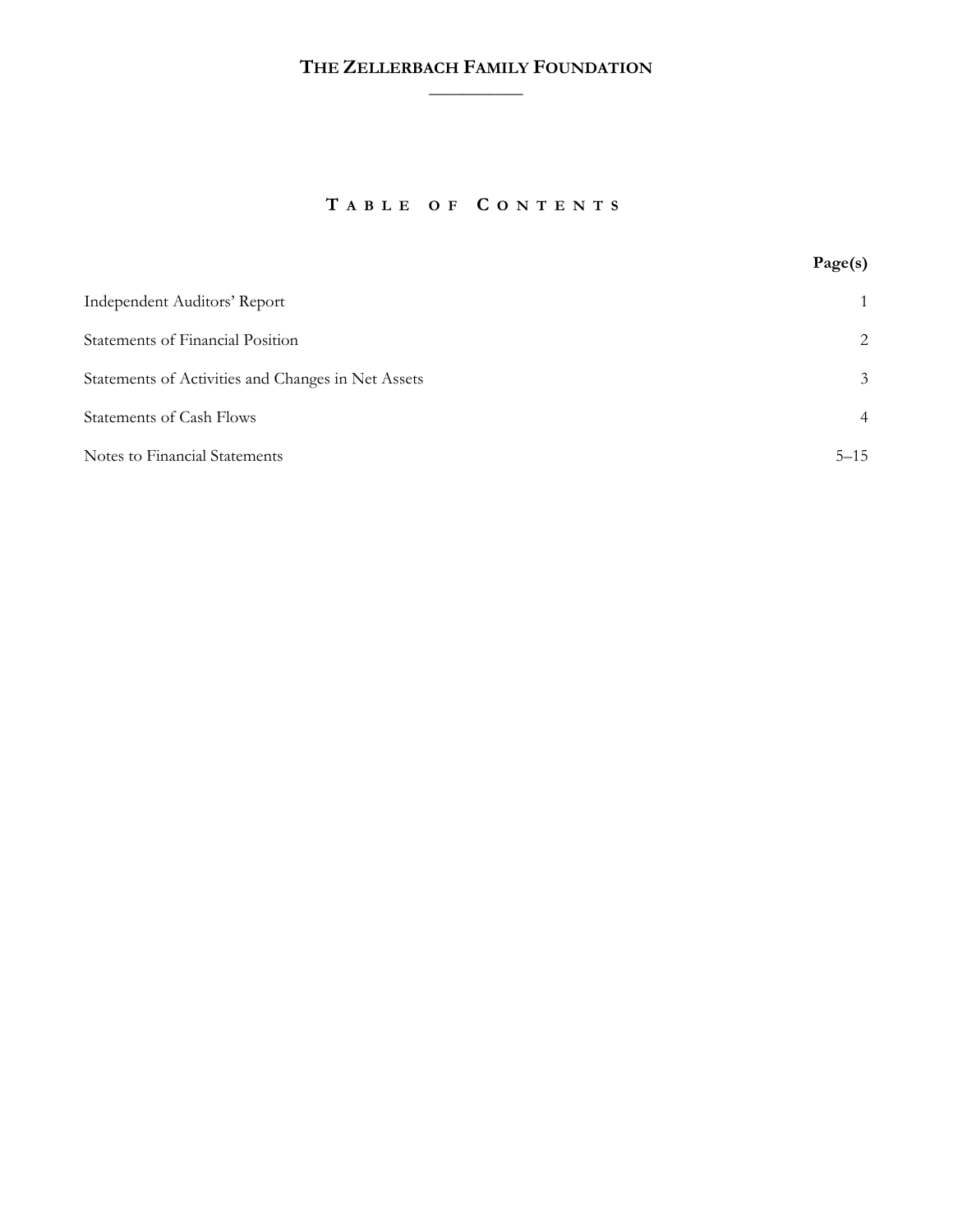

## **INDEPENDENT AUDITORS' REPORT**

To the Board of Directors of The Zellerbach Family Foundation San Francisco, California

We have audited the accompanying financial statements of The Zellerbach Family Foundation, which comprise the statements of financial position as of December 31, 2019 and 2018, and the related statements of activities and changes in net assets, and cash flows for the years then ended, and the related notes to the financial statements.

### **Management's Responsibility for the Financial Statements**

Management is responsible for the preparation and fair presentation of these financial statements in accordance with accounting principles generally accepted in the United States of America; this includes the design, implementation, and maintenance of internal control relevant to the preparation and fair presentation of financial statements that are free from material misstatement, whether due to fraud or error.

### **Auditors' Responsibility**

Our responsibility is to express an opinion on these financial statements based on our audits. We conducted our audits in accordance with auditing standards generally accepted in the United States of America. Those standards require that we plan and perform the audit to obtain reasonable assurance about whether the financial statements are free from material misstatement.

An audit involves performing procedures to obtain audit evidence about the amounts and disclosures in the financial statements. The procedures selected depend on the auditors' judgment, including the assessment of the risks of material misstatement of the financial statements, whether due to fraud or error. In making those risk assessments, the auditor considers internal control relevant to the entity's preparation and fair presentation of the financial statements in order to design audit procedures that are appropriate in the circumstances, but not for the purpose of expressing an opinion on the effectiveness of the entity's internal control. Accordingly, we express no such opinion. An audit also includes evaluating the appropriateness of accounting policies used and the reasonableness of significant accounting estimates made by management, as well as evaluating the overall presentation of the financial statements.

We believe that the audit evidence we have obtained is sufficient and appropriate to provide a basis for our audit opinion.

### **Opinion**

In our opinion, the financial statements referred to above present fairly, in all material respects, the financial position of The Zellerbach Family Foundation as of December 31, 2019 and 2018, and the changes in its net assets and its cash flows for the years then ended in accordance with accounting principles generally accepted in the United States of America.

San Francisco, California July 7, 2020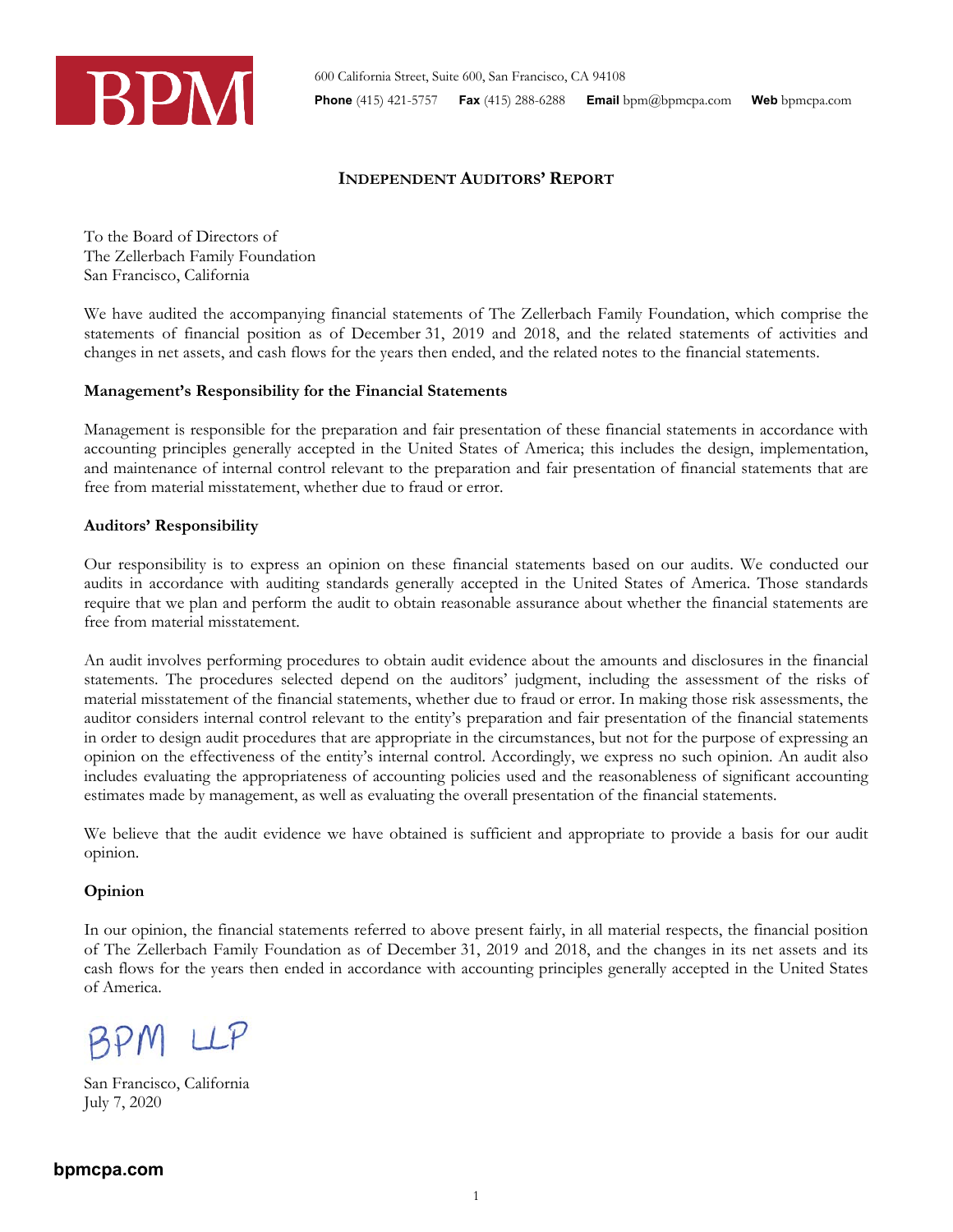# **STATEMENTS OF FINANCIAL POSITION**

As of December 31, 2019 and 2018  $\overline{\phantom{a}}$ 

|                                                    | 2019                     | 2018          |
|----------------------------------------------------|--------------------------|---------------|
| <b>ASSETS</b>                                      |                          |               |
| Cash                                               | $\mathbb S$<br>1,016,487 | 578,104<br>\$ |
| Investments, at fair value                         | 141,444,851              | 129,151,068   |
| Receivables from unsettled investment transactions | 12,610                   | 15,442        |
| Right of use asset                                 | 1,264,226                | 1,488,373     |
| Property and equipment, net                        | 338,790                  | 414,197       |
| Other assets                                       | 49,634                   | 49,634        |
| Total assets                                       | \$144,126,598            | \$131,696,818 |
| <b>LIABILITIES AND NET ASSETS</b>                  |                          |               |
| Liabilities:                                       |                          |               |
| Grants payable                                     | $\$\$<br>565,000         | \$<br>185,700 |
| Accounts payable and accrued expenses              | 239,292                  | 298,556       |
| Lease liability                                    | 1,560,000                | 1,817,000     |
| Deferred federal excise tax                        | 400,335                  | 346,335       |
| Total liabilities                                  | 2,764,627                | 2,647,591     |
| Net assets without donor restrictions              | 141,361,971              | 129,049,227   |
| Total liabilities and net assets                   | \$144,126,598            | \$131,696,818 |

The accompanying notes are an integral part of these financial statements.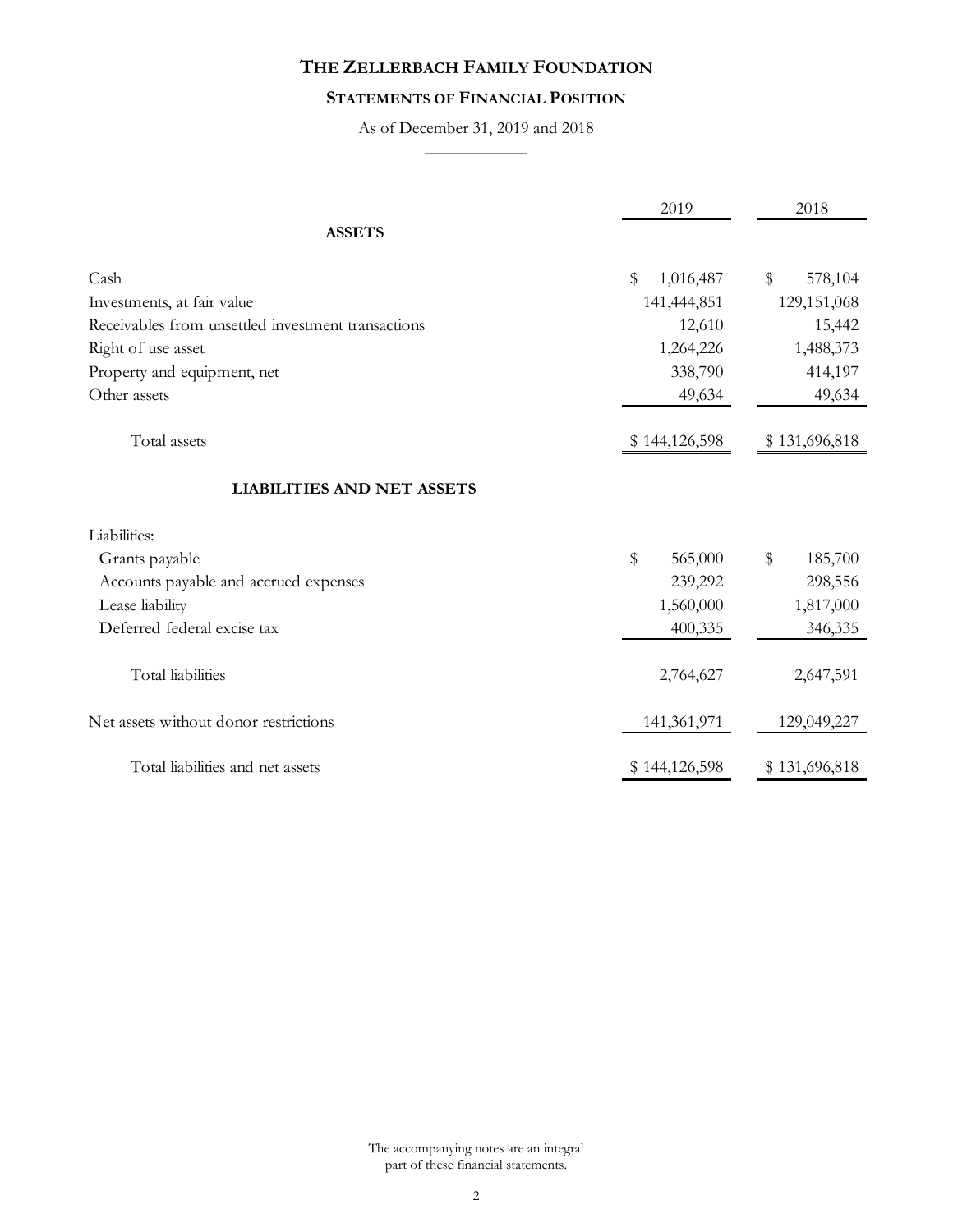## **STATEMENTS OF ACTIVITIES AND CHANGES IN NET ASSETS**

For the years ended December 31, 2019 and 2018  $\overline{\phantom{a}}$ 

|                                                   | 2019          | 2018          |
|---------------------------------------------------|---------------|---------------|
| Net investment income:                            |               |               |
| Dividends, interest, and other income             | \$<br>662,387 | \$<br>721,148 |
| Net realized and unrealized gain on investments   | 19,037,474    | (4,639,448)   |
| Net investment income before federal excise taxes | 19,699,861    | (3,918,300)   |
| Federal excise and income tax expense             | 235,938       | (45,000)      |
| Net investment income                             | 19,463,923    | (3,873,300)   |
| Support                                           | 30,000        |               |
| Total investment income and support               | 19,493,923    | (3,873,300)   |
| Expenses:                                         |               |               |
| Program:                                          |               |               |
| Grants                                            | 5,074,520     | 4,738,000     |
| Salaries and benefits                             | 966,138       | 968,789       |
| Occupancy                                         | 219,144       | 212,227       |
| Depreciation                                      | 53,018        | 52,255        |
| Memberships                                       | 44,088        | 29,420        |
| Office expenses                                   | 39,262        | 37,776        |
| Professional services                             | 32,446        | 33,719        |
| Total program                                     | 6,428,616     | 6,072,186     |
| General and administrative:                       |               |               |
| Salaries and benefits                             | 419,373       | 443,110       |
| Occupancy                                         | 92,541        | 96,975        |
| Depreciation                                      | 22,389        | 23,878        |
| Office expenses                                   | 80,425        | 104,713       |
| Professional services                             | 137,835       | 109,058       |
| Total general and administrative                  | 752,563       | 777,734       |
| Total expenses                                    | 7,181,179     | 6,849,920     |
| Change in net assets                              | 12,312,744    | (10,723,220)  |
| Net assets without donor restrictions:            |               |               |
| Beginning of year                                 | 129,049,227   | 139,772,447   |
| End of year                                       | \$141,361,971 | \$129,049,227 |

The accompanying notes are an integral part of these financial statements.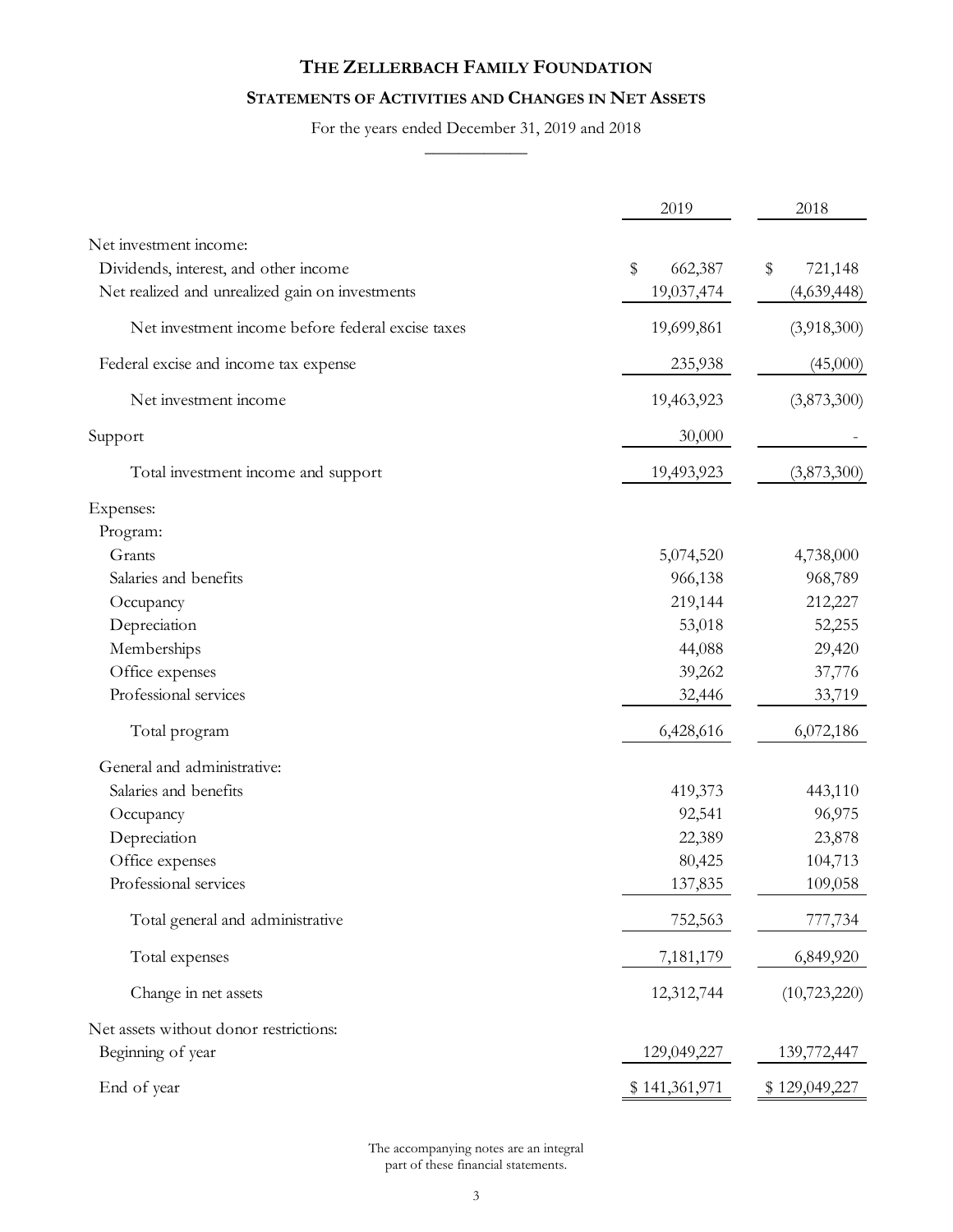# **STATEMENTS OF CASH FLOWS**

For the years ended December 31, 2019 and 2018  $\overline{\phantom{a}}$ 

|                                             | 2019           | 2018         |
|---------------------------------------------|----------------|--------------|
| Cash flows from operating activities:       |                |              |
| Contributions                               | \$<br>30,000   |              |
|                                             |                | \$           |
| Interest and dividends received             | 582,822        | 606,389      |
| Grants paid                                 | (4,695,220)    | (4,643,000)  |
| Cash paid for payroll and benefits          | (1,371,430)    | (1,393,352)  |
| Cash paid for other administrative expenses | (692, 676)     | (620, 025)   |
| Cash paid for investment related expenses   | (250, 685)     | (260, 193)   |
| Excise taxes paid                           | (241,202)      | (60,000)     |
| Net cash used in operating activities       | (6,638,391)    | (6,370,181)  |
| Cash flows from investing activities:       |                |              |
| Purchases of property and equipment         |                | (1,910)      |
| Purchases of investments                    | (16,300,000)   | (4,200,000)  |
| Proceeds from sales of investments          | 21,956,902     | 10,129,092   |
| Capital calls for alternative investments   | (3,250,784)    | (3,596,083)  |
| Distributions from alternative investments  | 4,670,656      | 3,772,311    |
| Net cash provided by investing activities   | 7,076,774      | 6,103,410    |
| Change in cash                              | 438,383        | (266,771)    |
| Cash, beginning of year                     | 578,104        | 844,875      |
| Cash, end of year                           | 1,016,487<br>S | 578,104<br>S |

The accompanying notes are an integral part of these financial statements.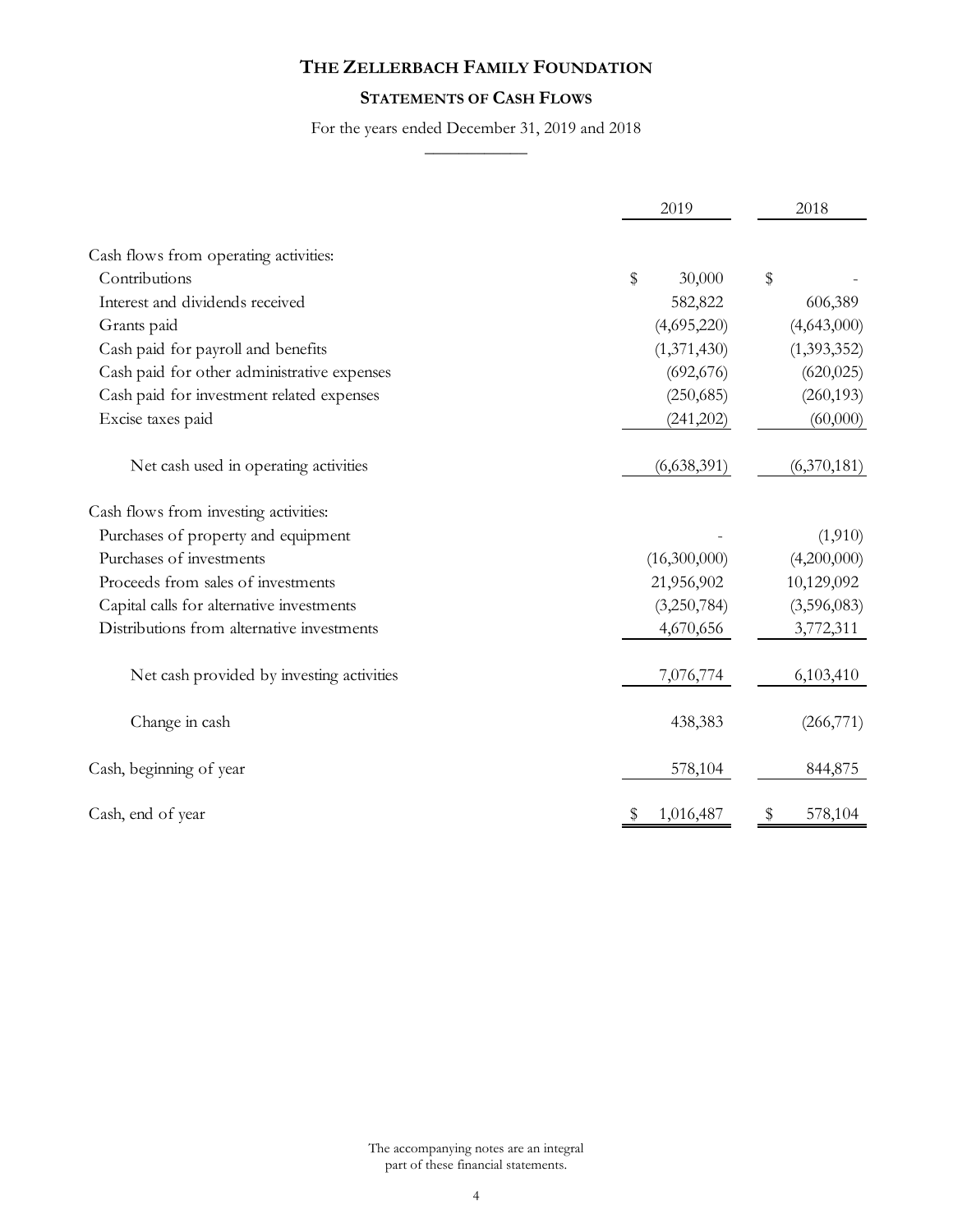### **NOTES TO FINANCIAL STATEMENTS**

December 31, 2019 and 2018  $\frac{1}{2}$ 

### **1. Organization**

The Zellerbach Family Foundation (the "Foundation") is a private family foundation established in 1956. The Foundation's mission is to be a catalyst for constructive social change by initiating and investing in efforts that strengthen families and communities in the San Francisco Bay Area. Funding priorities include the following program categories: immigrants and refugees, public social service systems, and promoting culture.

The Foundation receives partial funding for its community arts program from one other private foundation and one community foundation as described in Note 2.

The Foundation's administrative offices are located in San Francisco, California.

### **2. Significant Accounting Policies**

### **Basis of Presentation and Description of Net Assets**

The Foundation uses the accrual basis of accounting in accordance with U.S. generally accepted principles and reports information regarding its financial position and activities according to their classes of net assets: with donor restrictions and without donor restrictions.

**Net Assets without Donor Restrictions:** The part of net assets of the Foundation that is not subject to donor-imposed restrictions (donors include other types of contributors, including makers of certain grants).

**Net Assets with Donor Restrictions:** The part of net assets of the Foundation that is subject to donor imposed restrictions (donors include other types of contributors, including makers of certain grants). When restrictions are satisfied in the same accounting period as the receipt of the contribution, the Foundation reports both the revenue and related expense in the net assets without donor restrictions class. At December 31, 2019 and 2018, the Foundation did not have any net assets with donor restrictions.

### **Cash and Equivalents**

Cash and equivalents consist of cash and short-term commercial paper with maturities of three months or less at date of purchase.

### **Investments**

The Foundation reports investments at fair value. Realized gains and losses resulting from sales of securities are calculated on an adjusted cost based on the trade date for publicly traded investments or upon closing of the transaction for private investments. Dividend and interest income and other partnership income from alternative investments are accrued when earned. The fair value of alternative investments, global and fixed income funds is further described under the fair value measurement policy below.

Investment transactions are recorded on a trade-date basis. Receivables or payables from unsettled investment transactions represents cash received subsequent to year-end for sales or purchases of investments consummated prior to year-end. Investment management and advisory fees are recorded with net realized and unrealized gains (losses) on the statement of activities and changes in net assets and include direct fees paid to investment advisors, managers, and custodians, as well as estimated indirect fees netted against investment returns by investment managers.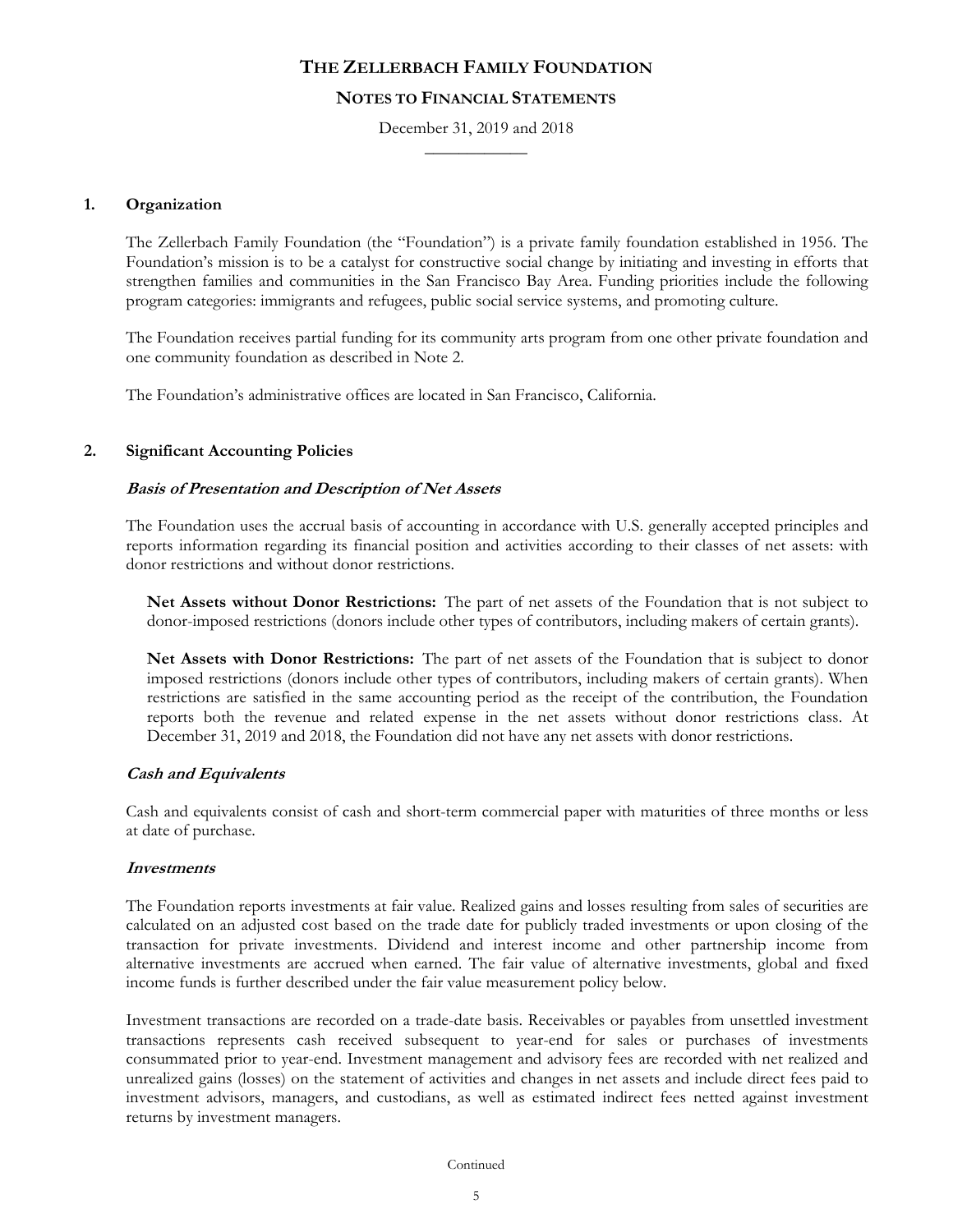### **NOTES TO FINANCIAL STATEMENTS**

December 31, 2019 and 2018  $\frac{1}{2}$ 

### **2. Significant Accounting Policies**, continued

#### **Investments**, continued

Investments, in general, are exposed to various risks, such as interest rate risk, credit risk, and overall market volatility. Due to the level of risk associated with certain investments, it is reasonably possible that changes in the values of investments will occur in the near term and that such changes could materially affect the amounts reported in the financial statements.

### **Fair Value Measurements**

The Foundation carries certain assets and liabilities at fair value. Fair value is defined as the price that would be received to sell an asset or paid to transfer liability in an orderly transaction between market participants at the measurement date.

Fair value measurement standards also require the Foundation to classify these financial instruments into a three-level hierarchy, based on the priority of inputs to the valuation technique. The Foundation classifies its financial assets and liabilities according to three levels, and maximizes the use of observable inputs and minimizes the use of unobservable inputs when measuring fair value.

*Level 1* – Quoted prices are available in active markets for identical investments as of the reporting date, without adjustment. This category includes active exchange traded money market funds, actively managed fixed income, and equity securities whose values are based on quoted market prices.

*Level 2* – Pricing inputs, including broker quotes, are generally those other than exchange quoted prices in active markets, which are either directly or indirectly observable as of the reporting date, and fair value is determined through the use of models or other valuation methodologies.

*Level 3* – Pricing inputs are unobservable and include situations where there is little, if any, market activity for the investment.

In addition, the Foundation reports certain investments using the Net Asset Value ("NAV") per share as determined by investment managers under the so-called "practical expedient." The practical expedient allows net asset value per share to represent fair value for reporting purposes when the criteria for using this method are met.

### **Property and Equipment**

The Foundation capitalizes all acquisitions for property and equipment in excess of \$500. Equipment and furnishings are stated at cost and depreciated over three to seven years using the straight-line method. Leasehold improvements are stated at cost and are amortized over the remaining life of the lease.

### **Grants**

Grants are expensed when the unconditional promise to give is approved by the Board of Directors. Grants are authorized subject to certain restrictions, and failure of the recipients to meet these restrictions may result in cancellations or refunds. Grant refunds are recorded as a reduction of grant expense at the time the grant is refunded to the Foundation.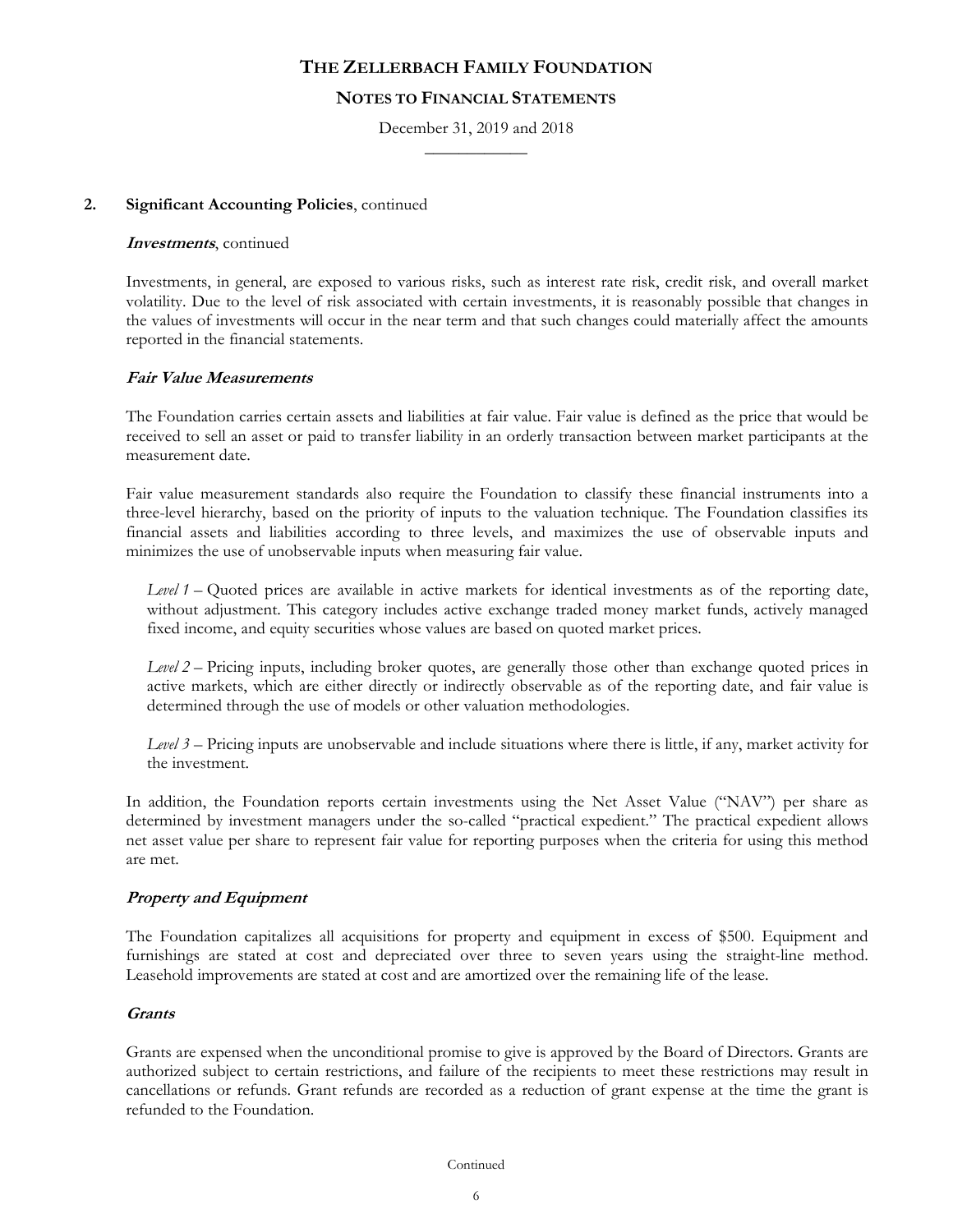### **NOTES TO FINANCIAL STATEMENTS**

December 31, 2019 and 2018  $\frac{1}{2}$ 

### **2. Significant Accounting Policies**, continued

### **Community Arts Program**

The Foundation is participating in and administering a collaborative funding initiative with other organizations to support the community arts program to ensure the availability of a wide variety of art experiences, to promote multicultural community art, encourage new artists, and improve the capacity to perform and develop new audiences. Only 501(c)(3) organizations are eligible for grants. The Foundation records amounts received and paid on behalf of the other participating charities or foundations as agency transactions. Therefore, no revenue or expense is recorded for the amounts received from the other participating foundations or for their share of the grants. During 2019, the Foundation also received support for this program from a community foundation, which is recorded as support and grant expense on the statement of activities and changes in net assets.

### **Excise and Income Taxes**

The Foundation is a private foundation and is exempt from federal income taxes under Section  $501(c)(3)$  of the Internal Revenue Code and from California franchise and/or income taxes under Section 23701(d) of the Revenue and Taxation Code. In addition, the Foundation may be subject to tax on unrelated business income, if any, generated by its investments.

The Foundation is subject to federal excise tax on its investment income. A provision for federal excise tax is accrued. Deferred taxes are recorded on the unrealized gain on investments (see Note 7).

In December 2019, the Consolidated Appropriations Act (the "2020 Act") was enacted. The 2020 Act includes a number of changes to existing U.S. tax laws that impact the Foundation, most notably a flat excise tax of 1.39% will be applied to net investment income for tax years beginning after December 31, 2019. The deferred federal excise tax liability was adjusted from a 2% rate to a 1.39% rate as of December 31, 2019, to reflect the changes from the 2020 Act (see Note 7).

### **Functional Expense Allocations**

Expenses are recorded as attributable to either grant support or administrative functions whenever possible. However, certain categories of expense are attributable to more than one function and therefore must be allocated on a reasonable basis. Salaries, benefits, occupancy and depreciation expenses are allocated on the basis of time and effort estimates made by the Foundation's management.

### **Leases**

The Foundation determines if an arrangement is a lease at inception. The operating lease is included in right of use ("ROU") assets on the statement of financial position.

ROU assets represent the right to use an underlying asset for the lease term and lease liabilities represent the obligation to make lease payments arising from the lease. ROU assets and liabilities are recognized at commencement date based on the present value of lease payments over the lease term. As the lease does not provide an implicit rate, a risk-free discount rate is used and determined using a period comparable with that of the lease term. The ROU asset also includes any lease payments made and excludes lease incentives. Lease expenses for lease payments is recognized on a straight-line basis over the lease term. The Foundation elected the practical expedient as specified in FASB ASC 842-10-65-1(f), which allows the Foundation to not reassess the lease classification for any expired or existing leases.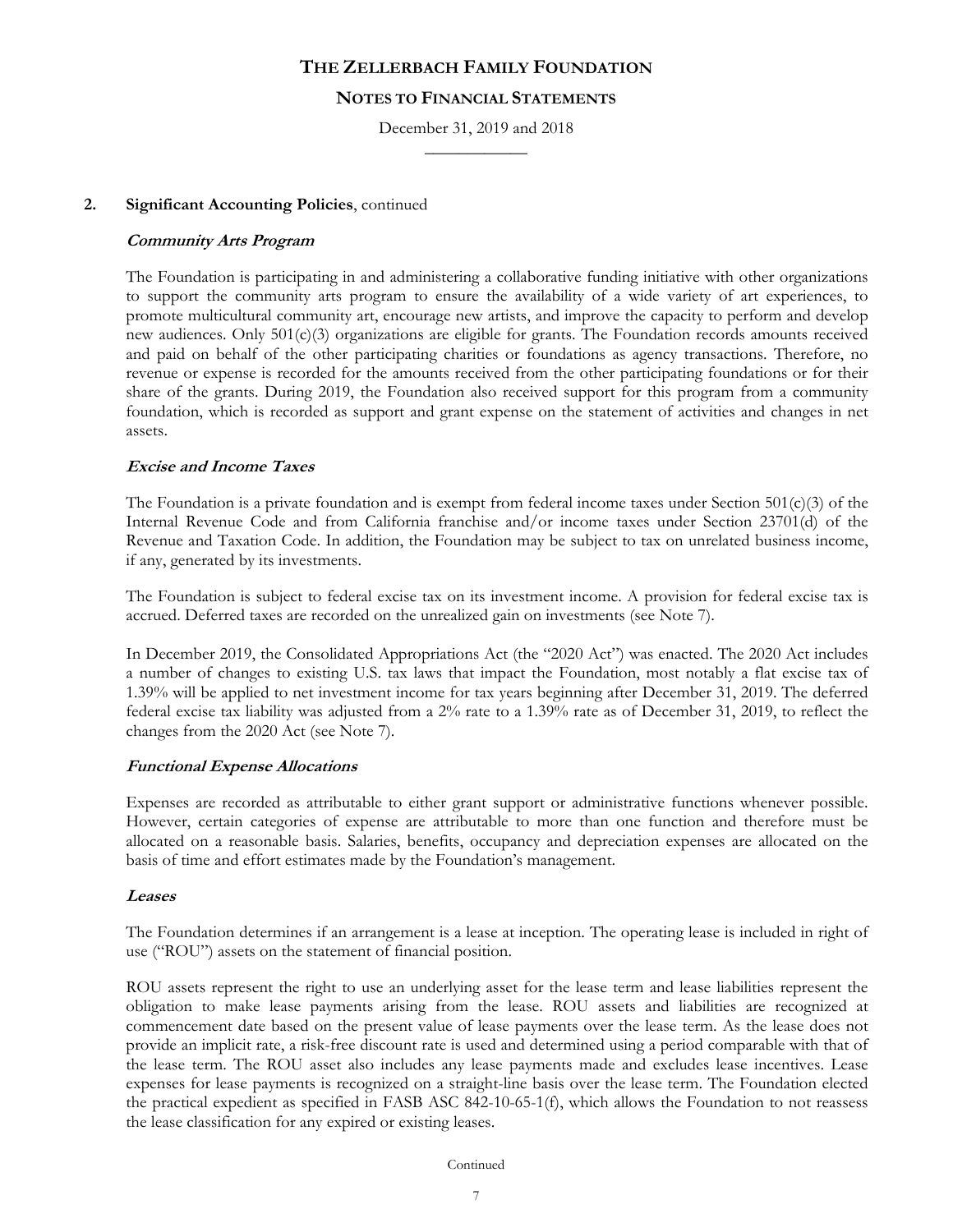### **NOTES TO FINANCIAL STATEMENTS**

December 31, 2019 and 2018  $\frac{1}{2}$ 

### **2. Significant Accounting Policies**, continued

### **Use of Estimates**

The preparation of financial statements in conformity with accounting principles generally accepted in the United States of America requires management to make estimates and assumptions. Those estimates and assumptions affect the reported amounts of assets and liabilities at the date of the financial statements and the reported amounts of revenue and expenses during the reporting period. Actual results could differ from those estimates.

### **Recent Accounting Pronouncements**

In February 2016, the FASB issued ASU 2016-02, *Leases (Topic 842)*. The ASU revises standard that is aimed at increasing transparency and comparability among organizations by recognizing lease assets and lease liabilities on the balance sheet and disclosing key information about leasing arrangements. For nonpublic entities, the ASU is effective for annual reporting periods beginning after December 15, 2019 with early adoption permitted. The Foundation has elected to early adopt ASU 2016-02 in 2017. In July 2018, the FASB issued ASU 2018-11, *Leases: Targeted Improvements*. The Foundation is not required to retrospectively apply ASU 2016-02 to prior years due to implementation of ASU 2018-11 in 2017.

In June 2018, the FASB issued ASU 2018-08, *Clarifying the Scope of the Accounting Guidance for Contributions Received and Contributions Made*. This update changed the criteria for determining whether a contribution is conditional from a probability-based approach to one focused on barriers in an arrangement. For nonpublic entities making contributions, the ASU is effective for annual reporting periods after December 15, 2019 with early adoption permitted. The Foundation is currently evaluating the impact that this guidance will have on its financial statements.

### **3. Investments**

Investments at December 31, 2019 and 2018, consist of the following:

|                                                    | 2019                           | 2018                            |
|----------------------------------------------------|--------------------------------|---------------------------------|
| Domestic equities and funds<br>Global equity funds | 18,892,879<br>\$<br>27,906,751 | 16,415,902<br>SS.<br>24,456,178 |
| Emerging market funds                              | 12,138,992                     | 11,086,176                      |
| Private investments                                | 39,102,128                     | 35,024,332                      |
| Multi-strategy hedge funds                         | 19,186,488                     | 18,264,386                      |
| Inflation protection funds                         | 6,945,038                      | 6,762,842                       |
| Fixed income funds                                 | 17,272,575                     | 17, 141, 252                    |
|                                                    | \$141,444,851                  | \$129,151,068                   |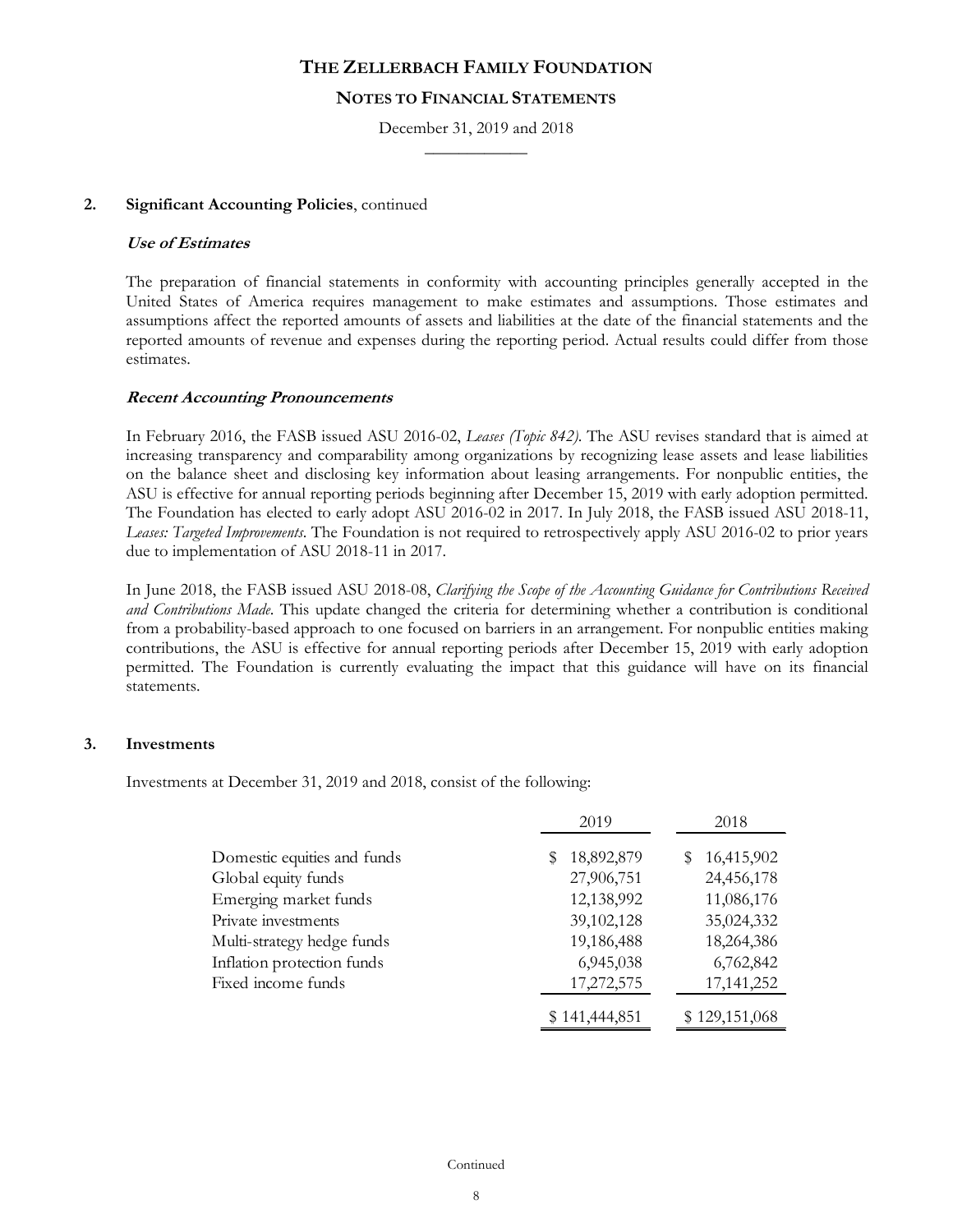### **NOTES TO FINANCIAL STATEMENTS**

December 31, 2019 and 2018  $\frac{1}{2}$ 

### **4. Fair Value Measurement and Net Asset Value Disclosure**

### **Fair Value Disclosure**

The table below presents the balances of assets measured at fair value on a recurring basis at December 31, 2019:

|                                 | Total           | Level 1         |    | <b>NAV</b>    |
|---------------------------------|-----------------|-----------------|----|---------------|
| Global equity funds:            |                 |                 |    |               |
| Emerging markets                | \$<br>2,810,315 | \$<br>2,810,315 | \$ |               |
| Inflation protection funds:     |                 |                 |    |               |
| Domestic real estate equity     | 1,613,896       | 1,613,896       |    |               |
| Marketable natural resources    | 2,486,501       | 2,486,501       |    |               |
| Fixed income funds:             |                 |                 |    |               |
| Domestic bonds                  | 3,856,224       | 3,856,224       |    |               |
| Domestic equities and funds:    |                 |                 |    |               |
| U.S. large cap                  | 3,836,414       | 3,836,414       |    |               |
| U.S. long/short equity exposure | 9,581,984       | 4,409,000       |    | 5,172,984     |
| U.S. small cap                  | 5,474,480       |                 |    | 5,474,480     |
| Global equity funds:            |                 |                 |    |               |
| Global equity                   | 11,266,208      |                 |    | 11,266,208    |
| International equity            | 14,766,416      |                 |    | 14,766,416    |
| International small cap         | 1,874,128       |                 |    | 1,874,128     |
| Emerging markets                | 9,328,677       |                 |    | 9,328,677     |
| Private investment funds:       |                 |                 |    |               |
| Venture capital/private equity  | 30,284,019      |                 |    | 30,284,019    |
| Private real estate/hard assets | 8,818,109       |                 |    | 8,818,109     |
| Multi-strategy hedge funds      | 19,186,488      |                 |    | 19,186,488    |
| Inflation protection funds:     |                 |                 |    |               |
| Private natural resources       | 2,844,642       |                 |    | 2,844,642     |
| Fixed income funds:             |                 |                 |    |               |
| U.S. Government bonds           | 13,416,350      |                 |    | 13,416,350    |
| Absolute return                 |                 |                 |    |               |
|                                 |                 |                 |    |               |
| Total investments               | \$141,444,851   | 19,012,350      |    | \$122,432,501 |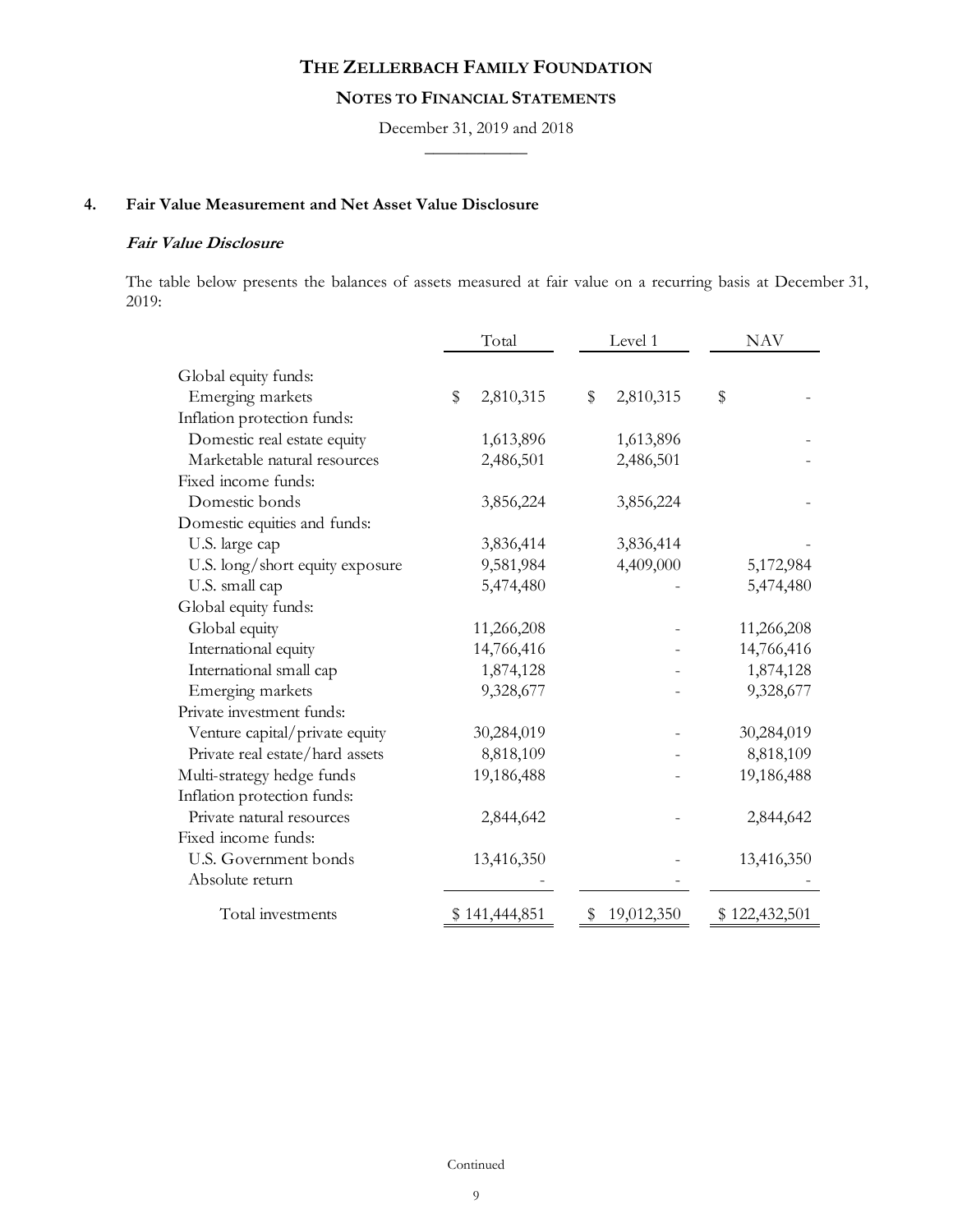### **NOTES TO FINANCIAL STATEMENTS**

December 31, 2019 and 2018  $\frac{1}{2}$ 

### **4. Fair Value Measurement and Net Asset Value Disclosure**, continued

### **Fair Value Disclosure**, continued

The table below presents the balances of assets measured at fair value on a recurring basis at December 31, 2018:

|                                 | Total<br>Level 1 |    | <b>NAV</b> |    |               |
|---------------------------------|------------------|----|------------|----|---------------|
| Global equity funds:            |                  |    |            |    |               |
| Global equity                   | \$<br>4,734,030  | \$ | 4,734,030  | \$ |               |
| Emerging markets                | 2,534,037        |    | 2,534,037  |    |               |
| Inflation protection funds:     |                  |    |            |    |               |
| Domestic real estate equity     | 1,296,710        |    | 1,296,710  |    |               |
| Marketable natural resources    | 2,449,497        |    | 2,449,497  |    |               |
| Fixed income funds:             |                  |    |            |    |               |
| Domestic bonds                  | 4,163,529        |    | 4,163,529  |    |               |
| Domestic equities and funds:    |                  |    |            |    |               |
| U.S. large cap                  | 3,387,517        |    | 3,387,517  |    |               |
| U.S. small cap                  | 4,500,519        |    |            |    | 4,500,519     |
| U.S. long/short equity exposure | 8,527,866        |    |            |    | 8,527,866     |
| Global equity funds:            |                  |    |            |    |               |
| Global equity                   | 5,089,869        |    |            |    | 5,089,869     |
| International equity            | 12,923,975       |    |            |    | 12,923,975    |
| International small cap         | 1,708,303        |    |            |    | 1,708,303     |
| Emerging markets                | 8,552,139        |    |            |    | 8,552,139     |
| Private investment funds:       |                  |    |            |    |               |
| Venture capital/private equity  | 25,987,496       |    |            |    | 25,987,496    |
| Private real estate/hard assets | 9,036,836        |    |            |    | 9,036,836     |
| Multi-strategy hedge funds      | 18,264,386       |    |            |    | 18,264,386    |
| Inflation protection funds:     |                  |    |            |    |               |
| Private natural resources       | 3,016,636        |    |            |    | 3,016,636     |
| Fixed income funds:             |                  |    |            |    |               |
| U.S. Government bonds           | 8,635,689        |    |            |    | 8,635,689     |
| Absolute return                 | 4,342,034        |    |            |    | 4,342,034     |
| Total investments               | \$129,151,068    | \$ | 18,565,320 |    | \$110,585,748 |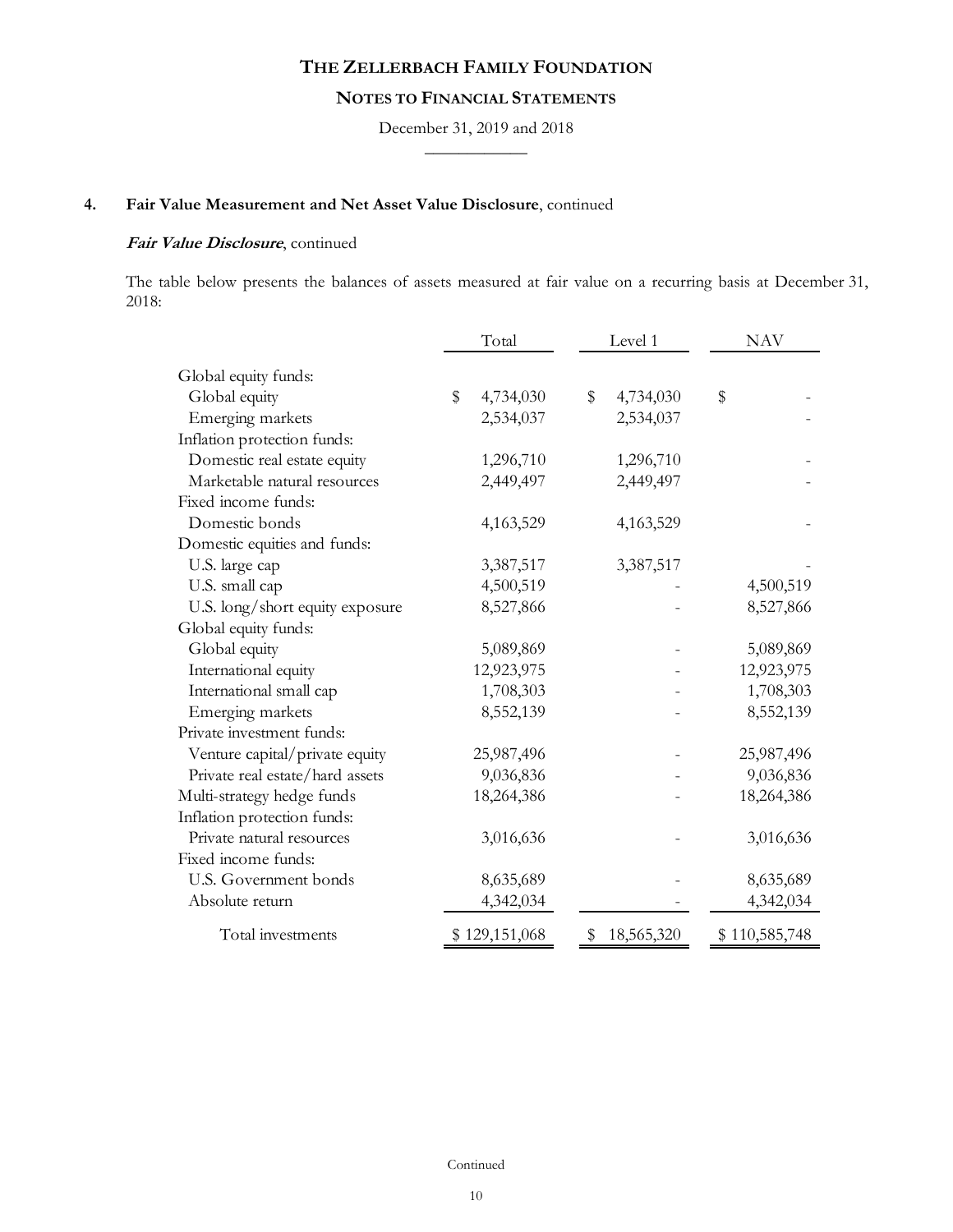### **NOTES TO FINANCIAL STATEMENTS**

December 31, 2019 and 2018  $\frac{1}{2}$ 

#### **4. Fair Value Measurement and Net Asset Value Disclosure**, continued

#### **Net Asset Value Disclosure**

The Foundation uses the NAV as a practical expedient to determine the fair value of all the underlying investments which do not have readily determinable fair value and prepare their financial statements consistent with the measurement principles of an investment company or have the attributes of an investment company. The following table lists investments by major category as of December 31, 2019 and 2018:

|                                                              | 2018<br>2019       |                  |                          |                  |                                                                  |                  |
|--------------------------------------------------------------|--------------------|------------------|--------------------------|------------------|------------------------------------------------------------------|------------------|
| Strategies                                                   | Number<br>of Funds | Valuation        | Number<br>of Funds       | Valuation        | Redemption<br>Frequency                                          | Notice<br>Period |
| Equity funds:                                                |                    |                  |                          |                  |                                                                  |                  |
| Global and domestic equity (a)                               | 8                  | 42,290,456<br>\$ | 10                       | \$<br>41,302,671 | Monthly                                                          | $6 - 60$ days    |
| Non-redeemable global equity (b)                             | $\overline{c}$     | 5,592,437        | $\overline{\phantom{a}}$ |                  | (b)                                                              | (b)              |
| Alternative equity funds:                                    |                    |                  |                          |                  |                                                                  |                  |
| Venture capital/private equity (c)                           | 33                 | 30,284,019       | 30                       | 25,987,496       | N/A                                                              | N/A              |
| Private real estate/hard assets (d)                          | 9                  | 8,818,109        | 9                        | 9,036,836        | N/A                                                              | N/A              |
| Multi-strategy hedge:                                        |                    |                  |                          |                  |                                                                  |                  |
| Redeemable (e)                                               | 3                  | 18,351,816       | 3                        | 16,641,300       | Quarterly/Annually<br>Subject to lockup<br>periods up to 3 years | $60 - 95$ days   |
| Nonredeemable (f)                                            | 2                  | 834,672          | 3                        | 1,623,086        | (f)                                                              | (f)              |
| Inflation protection funds:<br>Private natural resources (g) | $\overline{c}$     | 2,844,642        | 2                        | 3,016,636        | N/A                                                              | N/A              |
| Fixed income fund:                                           |                    |                  |                          |                  |                                                                  |                  |
| U.S. Government bonds (h)                                    | 1                  | 13,416,350       | 1                        | 8,635,689        | Daily                                                            | 2 days           |
| Emerging markets                                             |                    |                  | 1                        | 4,342,034        |                                                                  |                  |
| Total                                                        | 60                 | \$122,432,501    | 59                       | \$110,585,748    |                                                                  |                  |

a) This strategy seeks to obtain long-term returns through pooled funds invested in domestic, international, and global equities.

- b) This strategy includes a Chinese equities fund with a two and one half-year lockup period that ends in August 2021 and a European equities fund with two year lockup periods than end in February 2021 and June 2023. Unfunded commitments for the Chinese fund were \$700,000 for 2019.
- c) Venture capital and private equity funds invest in various companies, both domestic and international. These funds (except for two) are fund of funds, partnerships typically have a legal life span of 10–12 years with very limited redemption rights for the Limited Partners. Liquidity is expected in the form of distributions from the funds when the underlying assets are sold. It is estimated that the underlying assets will be redeemed over the next 12 years. Unfunded commitments were \$9,450,868 and \$11,290,916 for 2019 and 2018, respectively.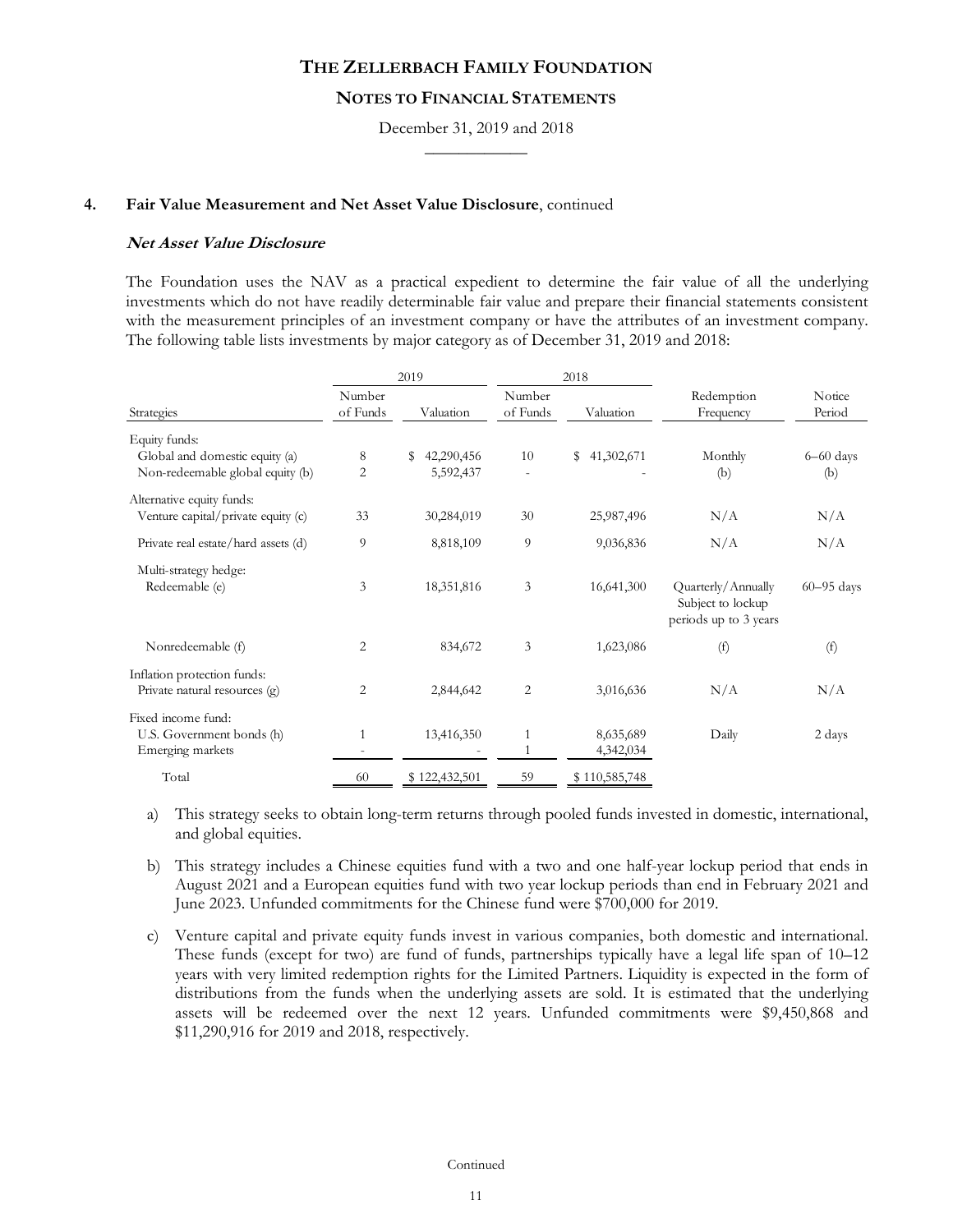### **NOTES TO FINANCIAL STATEMENTS**

December 31, 2019 and 2018  $\frac{1}{2}$ 

### **4. Fair Value Measurement and Net Asset Value Disclosure**, continued

### **Net Asset Value Disclosure**, continued

- d) This strategy invests in both domestic and international natural resources and real estate funds, six of which are fund of funds and three which are private partnerships. These funds cannot generally be redeemed and liquidity is expected in the form of distributions from the funds when the underlying assets are sold over the life of the partnerships, which is estimated to be over the next 12+ years. Unfunded commitments were \$3,218,723 and \$3,737,770 for 2019 and 2018, respectively.
- e) Redeemable multi-strategy hedge funds include one fund (\$6.2M) that engages primarily in event driven investments and in the securities of issuers that are experiencing financial distress which is redeemable quarterly. These funds also include one fund of funds (\$7M) that invests in long/short term offshore hedge funds and one fund of funds (\$5.2M) that invests in long/short and absolute return hedge funds. Both of these funds comprise a series of share classes which are redeemable in three year intervals.
- f) Non-redeemable multi-strategy hedge funds includes one hedge fund drawdown vehicle with a lockup period of five years from its 2017 commitment date, with unfunded commitments of \$1.1M and \$1.4M for 2019 and 2018, respectively. It also includes a small position (less than \$0.1M) in a pool of private investments in the final process of distribution.
- g) This strategy invests in royalty interests primarily in natural gas fields in the continental United States. These investments cannot be redeemed and distributions are received quarterly as royalty interest is generated. Unfunded commitments were \$0 for 2019 and 2018.
- h) This fund invests in intermediate and long-term United States Government bonds.

Subsequent to year-end, the Foundation invested \$2,500,000 in a new global equities fund, \$4,000,000 in a new fixed income fund and sold all interests, valued at \$3,300,000, in a domestic equities fund. The Foundation also sold partial interests, valued at \$4,900,000 in a U.S. Government bond fund and sold partial interests, valued at \$1,500,000, in a corporate bond fund. The Foundation also paid capital calls of \$700,000 on a Chinese equities fund and \$900,000 on a hedge fund draw down vehicle. Additionally, the Foundation paid capital calls of approximately \$1,600,000 on alternative investment commitments.

### **5. Property and Equipment**

Property and equipment are summarized as follows as of December 31:

|                                                  |  | 2019                  | 2018                     |
|--------------------------------------------------|--|-----------------------|--------------------------|
| Furniture and fixtures<br>Leasehold improvements |  | 152,194<br>414,345    | \$<br>152,194<br>414,345 |
| Less accumulated depreciation and amortization   |  | 566,539<br>(227, 749) | 566,539<br>(152, 342)    |
| Total                                            |  | 338,790               | 414,197                  |

Depreciation and amortization expense for the years ended December 31, 2019 and 2018, was \$75,407 and \$76,133, respectively.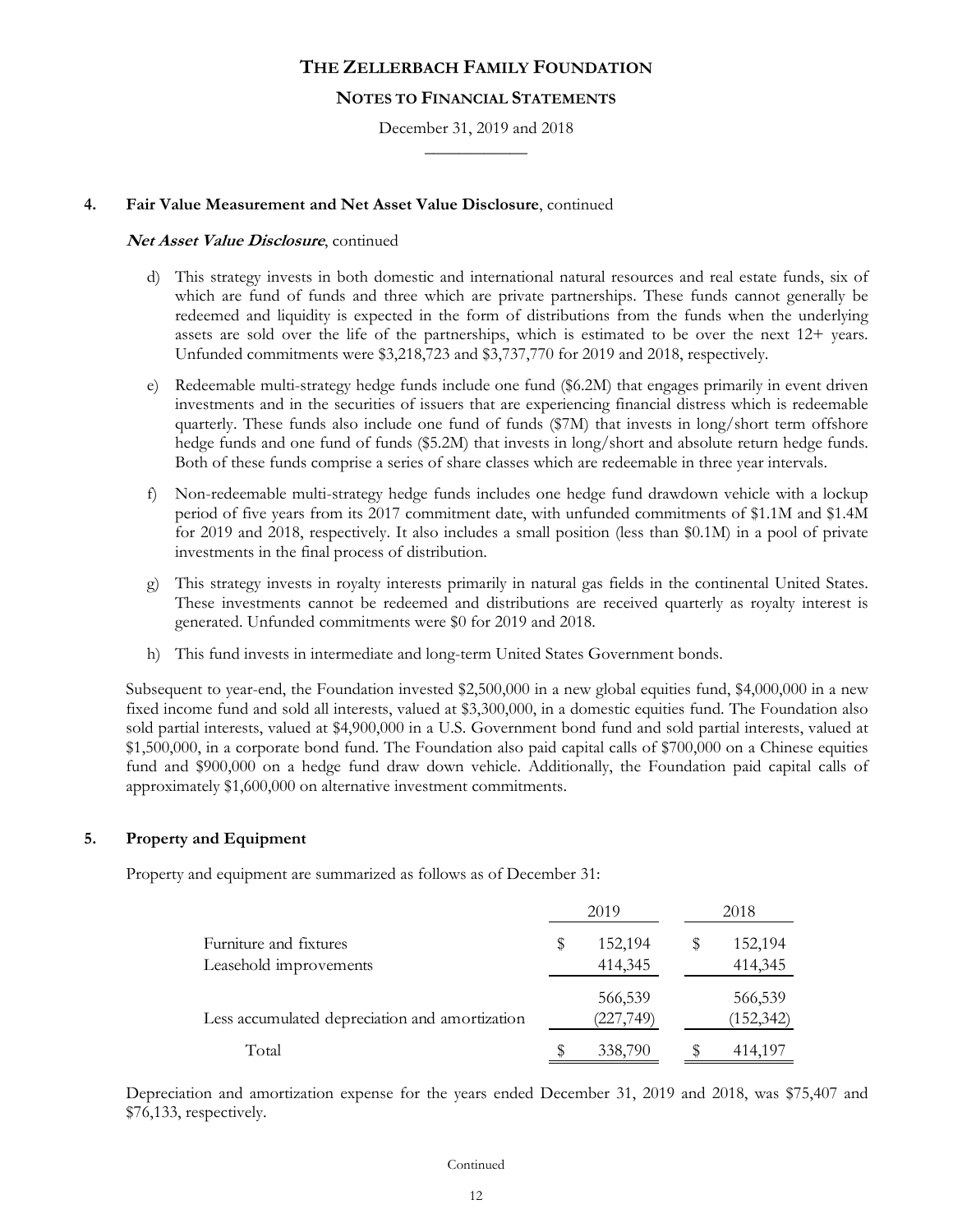### **NOTES TO FINANCIAL STATEMENTS**

December 31, 2019 and 2018  $\frac{1}{2}$ 

### **6. Liquidity**

The Foundation has a goal to maintain cash and liquid short-term investments on hand at an allocation of at least 2% of total investments, which covers approximately five months of normal operating expenses. In addition, as part of its liquidity management, the Foundation structures its financial assets to be available for regular quarterly rebalancing redemptions that align with the timing of quarterly grant disbursements.

As of December 31, 2019, cash and liquid short-term investments comprised 3% of total investments, another 11% of investments were redeemable on a daily basis and an additional 43% of investments were redeemable on a monthly or quarterly basis. Approximately 43% of investments had liquidity restrictions in excess of one year.

As of December 31, 2018, cash and liquid short-term investments comprised 4% of total investments, another 11% of investments were redeemable on a daily basis and an additional 46% of investments were redeemable on a monthly or quarterly basis. Approximately 39% of investments had liquidity restrictions in excess of one year.

The Foundation's financial assets available within one year of financial statement date for general expenditure are as follows:

|                                                                                                                | 2019           | 2018          |
|----------------------------------------------------------------------------------------------------------------|----------------|---------------|
| Financial assets, at year end                                                                                  | \$142,473,948  | \$129,744,614 |
| Less those unavailable for general expenditures<br>within one year:<br>Investments with liquidity restrictions | (60, 559, 298) | (50,547,232)  |
| Financial assets available to meet cash needs<br>for general expenditures within on year                       | 81,914,650     | 79,197,382    |

#### **7. Excise and Income Taxes**

In accordance with the applicable provisions of the Internal Revenue Code, the Foundation is a private foundation and qualifies as a tax-exempt organization. Through 2019, private foundations were liable for an excise tax of 2% (1% if minimum payout requirements prescribed by the Internal Revenue Code are met) on net investment income, excluding unrealized gains, as defined. Beginning with the tax year 2020, the excise tax rate for private foundations was changed to 1.39%.

For the years ended December 31, 2019 and 2018, the excise tax rates were 2% for both years and estimated tax provisions, both current and deferred, were recorded at the 2% rate.

Deferred excise taxes arise primarily from unrealized tax basis gains on investments. As they were historically calculated based on a 2% rate, a one-time downward adjustment of \$155,000 to the Foundation's deferred tax liability was made on December 31, 2019 to reflect the change in rate from 2% to 1.39%.

As of December 31, 2019 and 2018, the Foundation had federal net operating loss carryforwards associated with unrelated business income of approximately \$200,000 and \$175,000, respectively.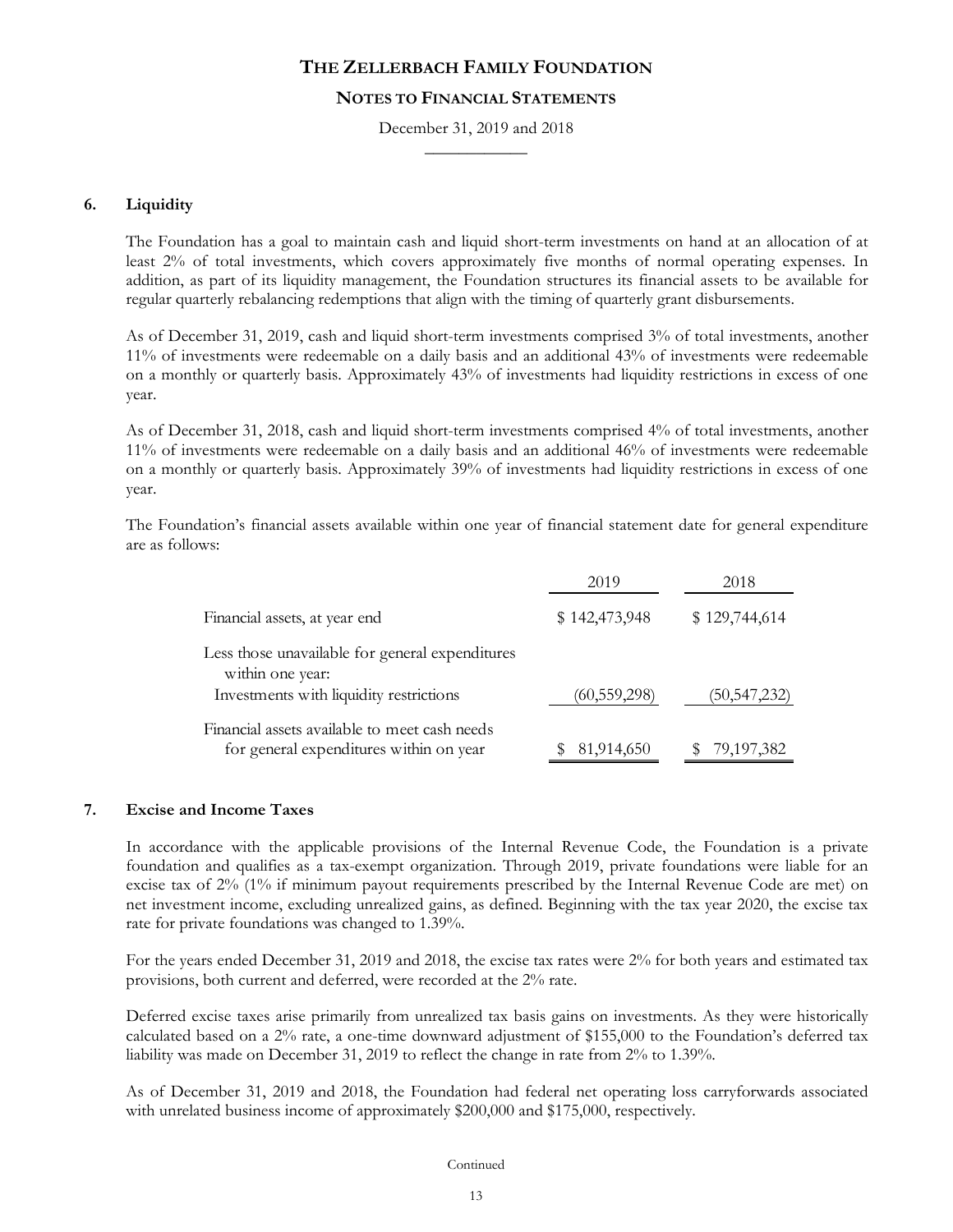### **NOTES TO FINANCIAL STATEMENTS**

December 31, 2019 and 2018  $\frac{1}{2}$ 

#### **7. Excise and Income Taxes**, continued

The provision for current and deferred federal excise taxes for the years ended December 31, 2019 and 2018 was as follows:

|                                                           | 2019 |                   |              | 2018                 |  |
|-----------------------------------------------------------|------|-------------------|--------------|----------------------|--|
| Current federal excise tax<br>Deferred federal excise tax |      | 181,938<br>54,000 | $\mathbb{S}$ | 121,500<br>(166,500) |  |
| Total                                                     |      | 235,938           |              | (45,000)             |  |

The Foundation is subject to distribution requirements of the Internal Revenue Code. Accordingly, it must distribute within one year after the end of each fiscal year, 5% of the fair value of its investment assets, as defined. The investments includable for the 5% distribution requirement are based on average monthly balances and are exclusive of those assets deemed to be held for charitable activities or other program-related investments. In determining qualifying distributions, grant payments are considered on a cash basis and certain expenses are considered as qualifying distributions. The Foundation complied with the distribution requirements for 2019 and 2018, but has approximately \$2,100,000 and \$2,000,000, respectively, of undistributed income that must be distributed the following year.

#### **8. Grants Payable**

Grants are expensed when the unconditional promise to give is approved by the Board of Directors. Total grants payable as of December 31, 2019 and 2018 were \$565,000 and \$185,700, respectively. Grants payable as of December 31, 2019 are expected to be paid in the following year.

### **9. Commitments**

#### **Operating Leases**

The Foundation leases office facilities under a non-cancelable operating lease agreement which expires in September 2024, with an option to extend an additional five years. Maturities of lease liabilities are as follows:

| Year ending December 31: |                 |
|--------------------------|-----------------|
| 2020                     | \$<br>340,873   |
| 2021                     | 351,110         |
| 2022                     | 361,637         |
| 2023                     | 372,487         |
| 2024                     | 285,605         |
| Total lease payments     | 1,711,712       |
| Less discount            | (151, 712)      |
|                          | 1,560,000<br>\$ |

Operating lease cost including common area charges was approximately \$311,000 and \$309,000 for the years ended December 31, 2019 and 2018, respectively.

#### Continued